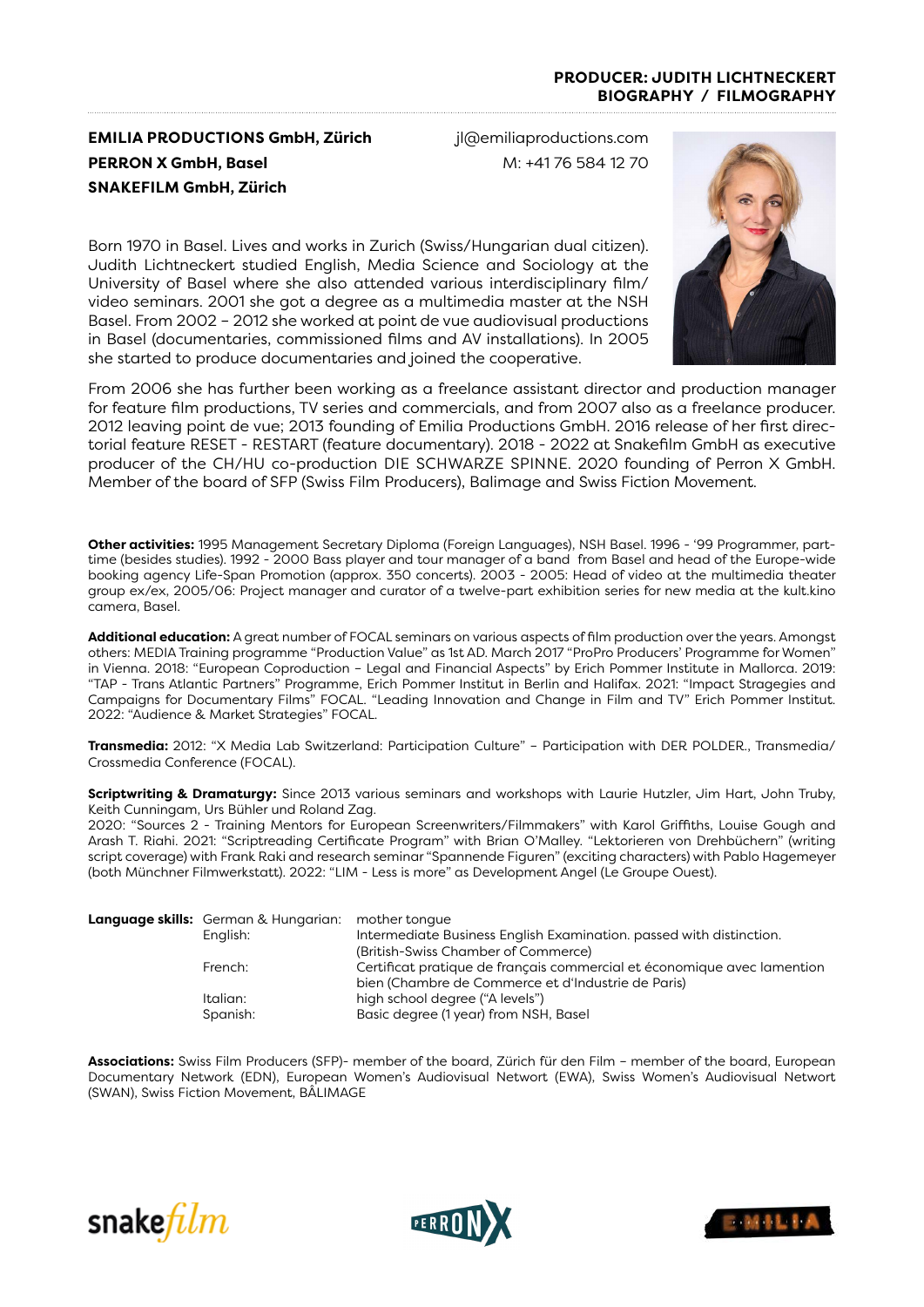## **FILMOGRAPHY AS A PRODUCER, FREELANCE PRODUCER AND DIRECTOR**

#### **- IN PRODUCTION -**

**ELECTRIC CHILD** Fiction (cinema) - D: Simon Jaquemet.

P: 8 horses, Zurich - Michela Pini, Simon Jaquemet, Aurelius Eisenreich. In co-production with unafilm, Cologne – Titus Kreyenberg / Perron X, Basel – Judith Lichtneckert / SRF (SRG/SSR)/ARTE.

**NAIMA** Documentary (cinema) - D: Anna Thommen.

P: Judith Lichtneckert Emilia Productions GmbH.

Supported by Fachausschuss Film und Medienkunst BS/BL, Zürcher Filmstiftung.

#### **- RELEASED -**

**DIE SCHWARZE SPINNE** ("The BLACK SPIDER") Feature mystery drama 116 min. - (Release January 2022) D: Markus Fischer. P: Judith Lichtneckert, snakefilm GmbH. In co-production with Laokoon Film, Budapest, Hungary and SRF (SRG/SSR). Adapted from the famous Jeremias Gotthelf novel. Screenplay by Plinio Bachmann and Barbara Sommer.

Shooting: August - October 2020 in Hungary.

Supportedd by the Federal Office for Culture of Switzerland, the Zurich Film Fund, MEDIA Ersatzmassnahmen.

**LES NOUVELLES EVES** Documentary (cinema) 80 min. - (Release 2021) D: Camille Budin, Annie Gisler, Jela Hasler, Thais Odermatt, Wendy Pillonel, Anna Thommen. P: Judith Lichtneckert and Liliane Ott Emilia Productions GmbH. Winner of the Migros Kulturprozent documentary competition in January 2019. Release: Zurich Film Festival 2021.

**TO THE SEA** Fiction Short 30 min. – (Release 2019) D: Julian M. Grünthal. P: Emilia Productions GmbH. – Producer

**RESET - RESTART** Documentary (cinema) 88 min. (Release 2016) P: Unico Film / Emilia Productions. – Director / Producer SSA Award for content development; Premiere at the Solothurn Film Festival, theatrical release in autumn 2016

**A1 – EIN STREIFEN SCHWEIZER STRASSE** TV Doc 52 min. (Release 2016) D: Tobi & Mike Müller. P: Jurasüdfuss GmbH / SRF – Producer Winner of Zurich Radio- und TV prize 2016.

**DER POLDER** Fiction (cinema) 90 min. - (Release 2015)

D: Samuel Schwarz & Julian M. Grünthal, P: Dschoint Ventschr Filmproduktion / kamm(m)acher GmbH / Niama Film / SRF / SWR – Producer.

Trieste Science+Fiction – Festival Méliès d'Argent for Best European Fantastic Film 2015, Nocturna Madrid International Fantastic Film Festival, Best Screenplay 2016

**MARY & JOHNNY** Fiction (cinema) 80min. - (Release 2011) D: Samuel Schwarz, Julian M. Grünthal P: kamm(m)acher gmbh – Producer. Winner of the Berner Filmpreis 2012 (best film & Marcus Signer as best actor). Nomination for a Swiss Film Award for Marcus Signer for performance in a supporting role. Winner of the SUISA Film Music Award 2012 for Michael Sauter.

**FRITZ HAUSER\_KLANGWERKER** Documentary (TV) 61 min. (Premiere: 2011)

D: Erich Busslinger, P: point de vue/SF/3Sat – Producer

### **FILMOGRAPHY AS A PRODUCTION MANAGER AND ASSISTANT DIRECTOR**

**DER BESTATTER - 7th Season** TV Serial (2018, 6 episodes x 58 min.) D: Barbara Kulcsar, Chris Niemeyer. P: Snakefilm / SRF. - Production Manager.

**DER BESTATTER – 6th Season** TV Serial (2017, 6 episodes x 58 min.)

D: Katalin Gödrös, This Lüscher. P: Snakefilm / SRF. - Production Manager.

**DER BESTATTER – 5th Season** TV Serial (2016, 6 episodes x 58 min.) D: Katalin Gödrös, Tom Gerber. P: Snakefilm / SRF. - Production Manager.

**DER BESTATTER – 4th Season** TV Serial (2015, 6 episodes x 58 min.)

D: Chris Niemeyer, Katalin Gödrös, Tom Gerber. P: Snakefilm / SRF. - Production Manager.

**DER VERDACHT** Fiction (TV) 90 min (2014)

D: Sabine Boss. P: Dschoint Ventschr Filmproduktion / SRF. – Production Manager.